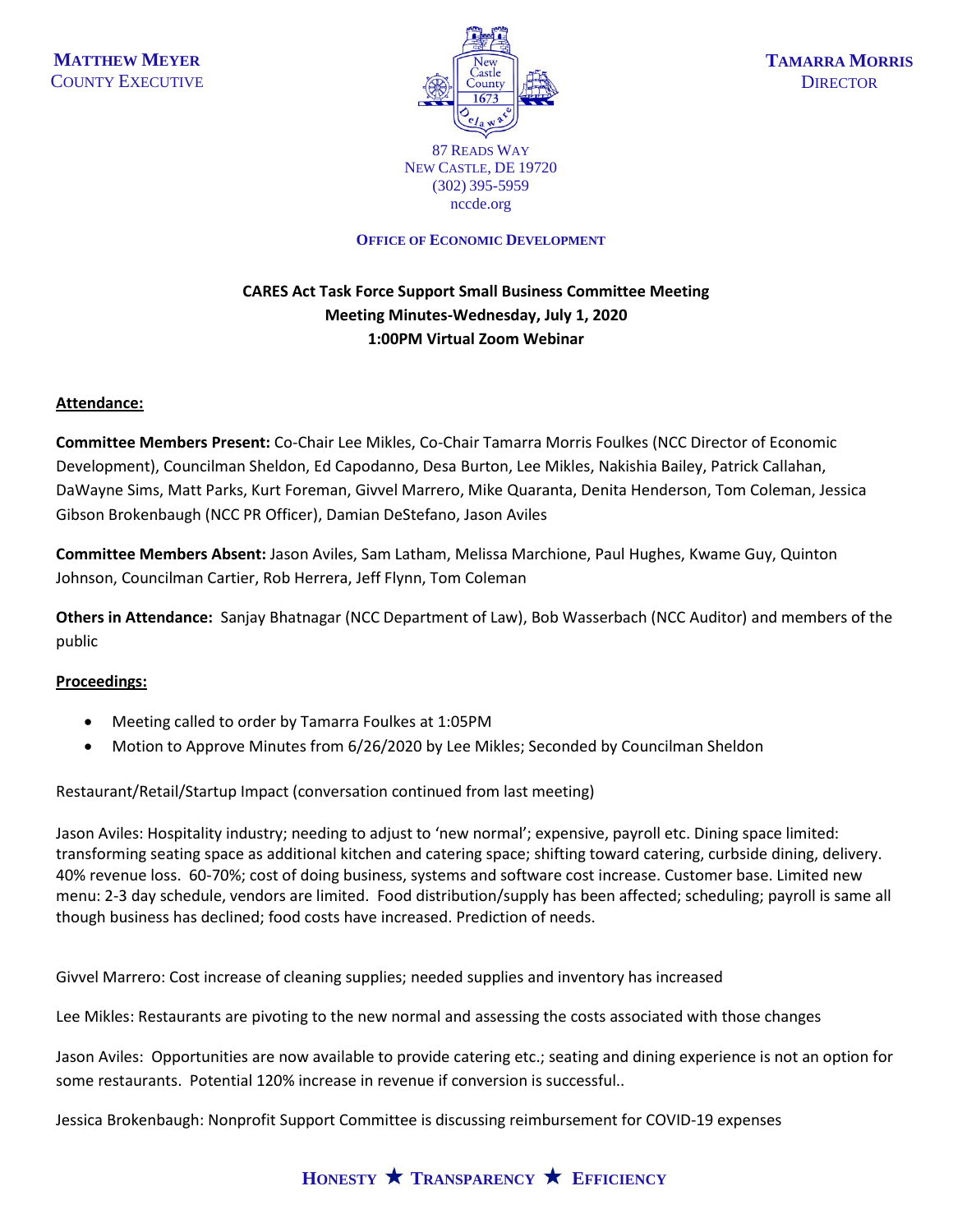Tamarra Foulkes: Ed, please share your thoughts regarding COVID-19 impact on the construction and trades.

Ed Capodano: ABC Members were essential; impact was limited. Supply chain has become an issue; getting materials quickly to complete project within the timeframe of original projection.

Councilman Sheldon: PPE for construction is an additional cost. Extra tools etc. for additional personnel needed due to social distancing.

Ed Capodano: Agrees PPE is an additional cost.

Tamarra Foulkes: Is HELP addressing Voluntarily closing of businesses that remain closed due to social distancing requirements that are not possible?

Damian DeStefano: \$3M to 300 businesses; 50% of the \$3M went to assist restaurants with lease and mortgage costs.

Foulkes: Lee: Idea Evaluation

Lee Mikles: Committee needs to consider: What is the selection criteria; 'Life raft or speed boat' approach? What percentages of the money will go into each bucket? What does success look like? What industries would create opportunities to better position for the future and lasting impact.

Ed Capodano: Creating threshold: Emergency money and long term.

Mike Quaranta: Viability of the business must be considered as a qualification measurement.

Damian DeStefano: Process is dramatically slowed down based on the application requirements

Matt Parks: PPP program are now in a position for forgiveness; data is available

Ed Capodano: Not every business went through the PPP program.

Tamarra Foulkes: Damian: HELP Grant?

Damian DeStefano: How did they pay for expenses prior to 3/2020; quickest option without credit underwriting. Everyone or competitive or targeted? Revenue or size

Mike Quaranta: Consider using preexisting financial statements, personal/business credit score? Targeted. Can we have a financial institution develop criteria, guidelines and requirements? Adding a partner to volunteer. Applications can be set up anonymously.

Matt Parks: Offered to reach out to Discover Bank (his employer) and the Delaware Bankers Association to discuss partnership. Volunteered to Chair the subcommittee to create qualifying criteria.

Motion to make Wednesdays at 1:00PM the standing meeting slot made by Lee Mikles; seconded by Councilman Sheldon

Lee Mikles: Reminded the group to be mindful of FOIA requirements pertaining to groups conversations.

#### **Public Comment:**

Sherm, Entrepreneur: PPP program has ended. What happens if restaurants are forced to close again? True Access Capital submits every loan request to a Board of Directors to review. Important to know/consider what the business has